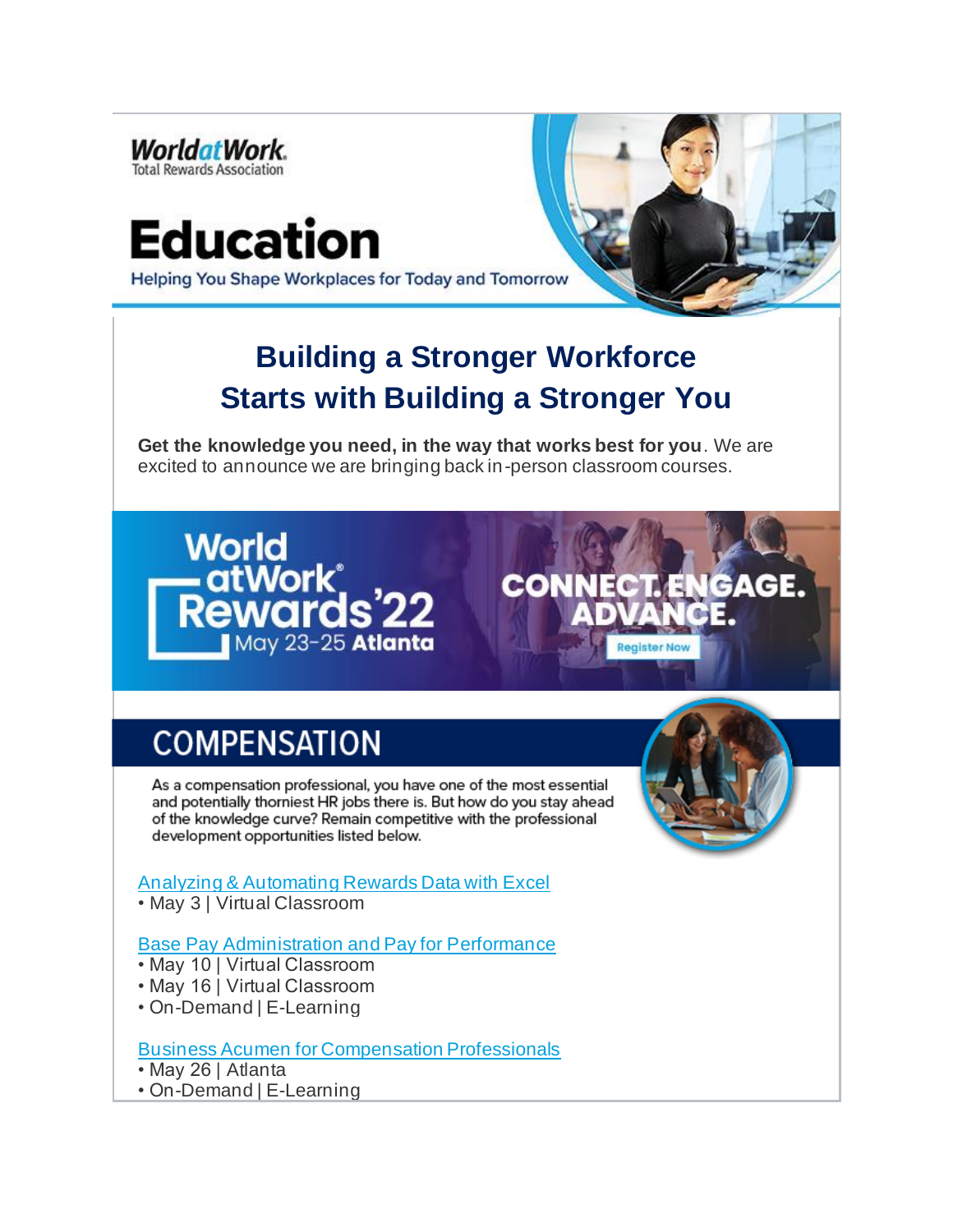#### Committing to a Pay Equity Analysis – NEW!

• On-Demand | E-Learning

#### Compensation Immersion Program

- Jun. 13 | Chicago
- Aug. 22 | Virtual Classroom
- Sep. 26 | Minneapolis

#### Dynamic Arrays: Excel Turbo-Charged

- Jun. 22 | Virtual Classroom
- Geographic Pay Strategies NEW! • May 22 | Atlanta

#### Global Compensation Immersion Program

• Jul. 18 | Virtual Classroom

#### Hello Excel Power Query, My New BFF

• Jun. 29 | Virtual Classroom

#### Job Analysis, Documentation and Evaluations

- May 9 | Virtual Classroom
- May 10 | Denver (Greenwood Village)
- Jun. 21 | Virtual Classroom
- Jun. 27 | Virtual Classroom
- On-Demand | E-Learning

#### Market Pricing: Conducting a Competitive Pay Analysis

- Apr. 25 | Virtual Classroom
- May 23 | Virtual Classroom
- Jun. 13 | Virtual Classroom
- On-Demand | E-Learning

#### Pay Equity Course Series - NEW!

• On-Demand | E-Learning

#### Performing a Pay Analysis – NEW!

• On-Demand | E-Learning

#### Quantitative Principles in Compensation Management

- May 2 | Virtual Classroom
- Jun. 6 | Virtual Classroom
- On-Demand | E-Learning

#### Regulatory Environments for Compensation Programs

• May 19 | Atlanta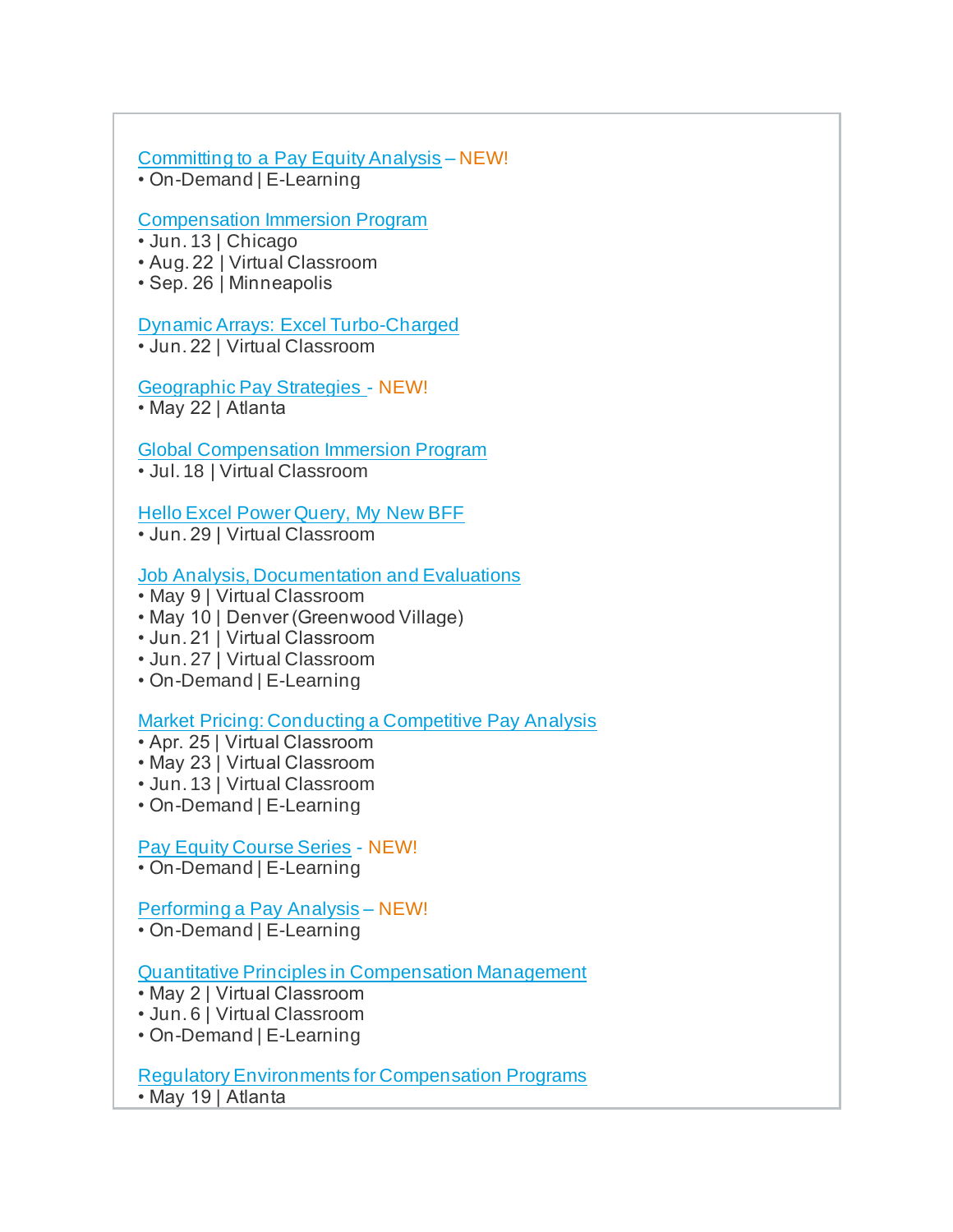- May 24 | Virtual Classroom
- On-Demand | E-Learning

#### Understanding Pay Equity – NEW!

• On-Demand | E-Learning

#### Variable Pay: Improving Performance with Variable Pay

- Jun. 6 | Virtual Classroom
- On-Demand | E-Learning

### **BENEFITS**

Benefits selection and design are some of the most critical components in recruiting and retaining employees. Gain the practical skills you need to take on the world of benefits with the professional development opportunities below.

#### Health and Welfare Plans: Plan Types and Administration

- Jun. 6 | Virtual Classroom
- Jun. 15 | Boulder, CO
- On-Demand | E-Learning

#### Health and Welfare Plans: Strategic Planning and Design

- Jun. 21 | Virtual Classroom
- On-Demand | E-Learning

#### Regulatory Environments for Benefits Programs

• May 9 | Virtual Classroom

#### Retirement Plans: Design Consideration and Administration

- May 23 | Virtual Classroom
- On-Demand | E-Learning

## **SALES COMPENSATION**

Your sales team is the cornerstone of the success of your organization. The professional development opportunities below will help you formulate and maintain a flexible sales compensation plan that will incent your sales team effectively.

#### Design of Sales Compensation

• May 16 | Virtual Classroom

#### Navigating Multinational Sales Compensation - NEW!

- May 23 | Virtual Classroom
- Jun. 21 | Virtual Classroom



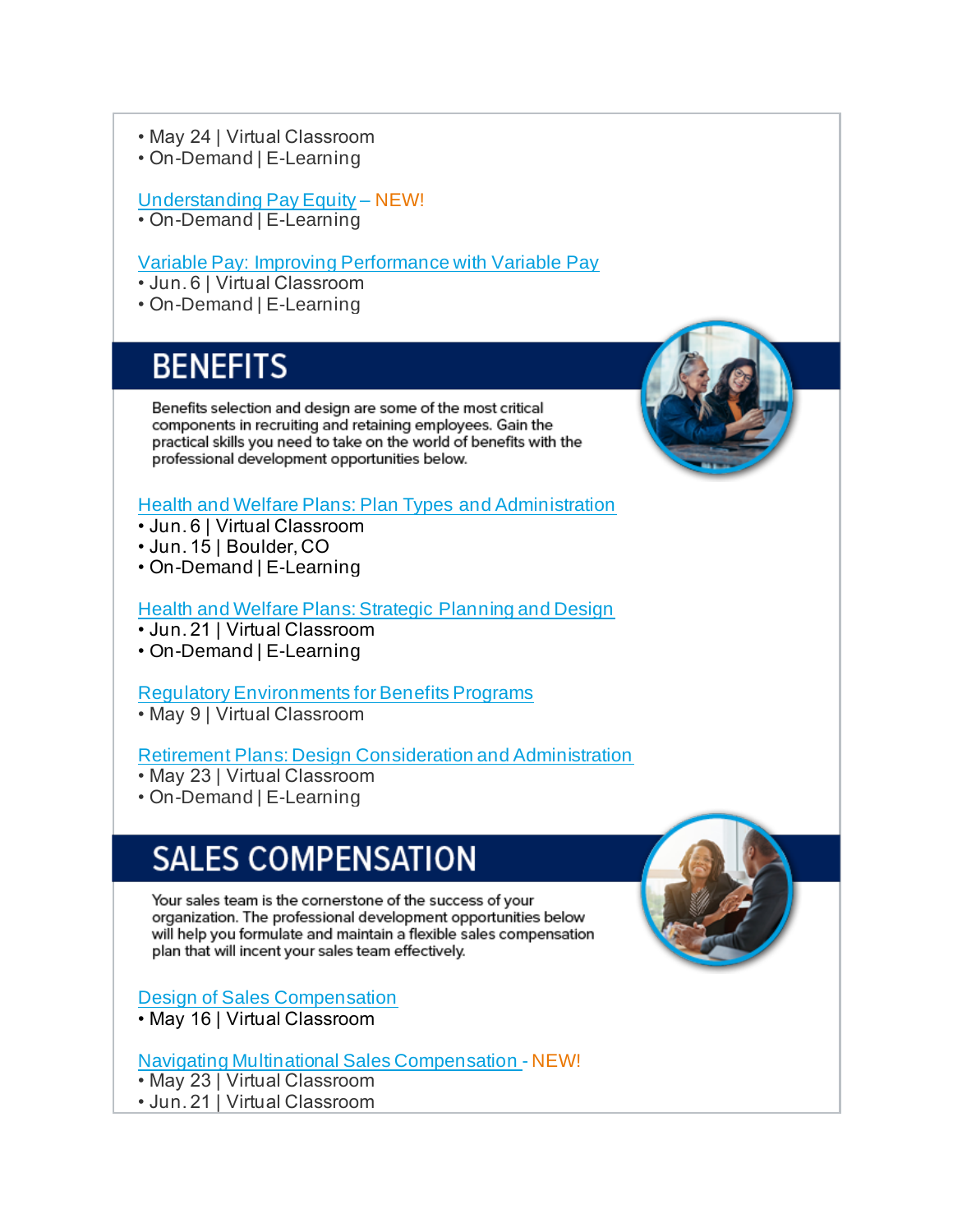# **EXECUTIVE COMPENSATION**

Executive compensation is key to driving organizational success. The professional development opportunities below will ensure your organization is compliant, help you to advise the C-Suite, and recruit and retain strong leaders.

#### Executive Compensation Immersion Program

- Apr. 25 | Virtual Classroom
- Jun. 6 | Virtual Classroom
- Aug. 8 | Philadelphia

#### NASPP Stock Plan Fundamentals Program\*

WorldatWork Members Only

• Apr. 21 | Virtual Classroom

### **TOTAL REWARDS**

Develop a comprehensive strategy to attract, motivate, retain and engage employees. Learn to offer and align a value proposition that results in satisfied, engaged and productive employees who, in turn, create desired business performance and results.



#### Accounting and Finance for the Human Resources Professional

- Jun. 13 | Columbus (Westerville), OH
- Jun. 13 | Virtual Classroom
- On-Demand | E-Learning

#### International Financial Reporting Standards for Compensation Professionals

• May 23 | Virtual Classroom

#### International Remuneration: An Overview of Global Rewards

- May 18 | Minneapolis (St. Louis Park)
- May 31 | Virtual Classroom

#### Strategic Communications in Total Rewards

- Apr. 26 | Virtual Classroom
- Jun. 21 | Virtual Classroom
- On-Demand | E-Learning

#### Total Rewards Management

- Apr. 25 | Virtual Classroom
- May 18 | Raleigh, NC
- Jun. 6 | Virtual Classroom

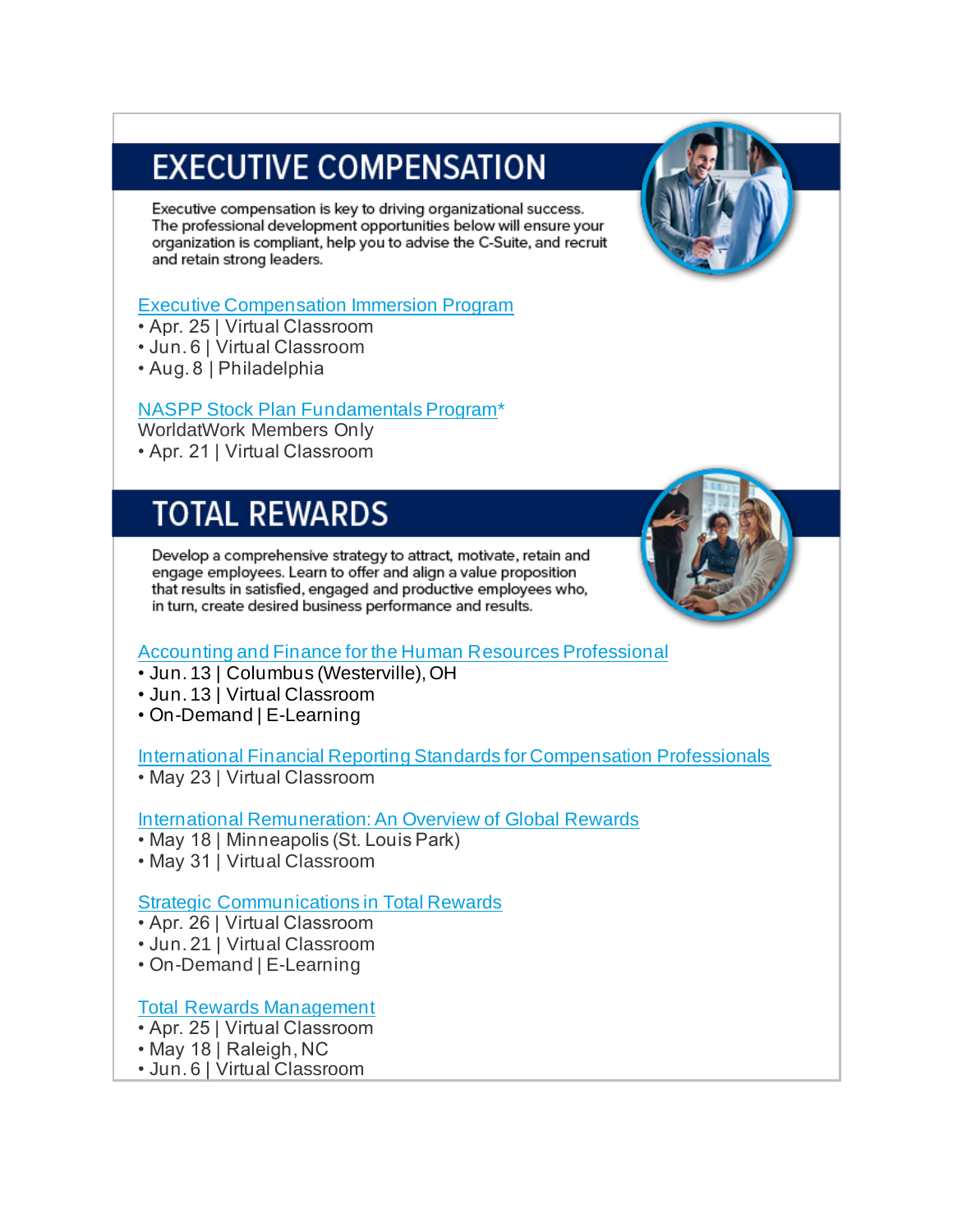#### • Jun. 7 | Virtual Classroom

• On-Demand | E-Learning

### **WEBINARS**

From Total Rewards to HR compliance to workplace best practices, the upcoming webinars below provide practical advice and quidance on topical HR issues to keep you up-to-date.



Recognition & Rewards Best Practices to Improve Employee Experience and **Retention** Apr. 21 | Supported by: Bucketlist Rewards

Turning the Great Resignation into the Great Opportunity April 28 | Supported by: BrightPlan

Sales Talent Assessment Will and Skill: The Yin and Yang of the Best Sales Pros May 5 | Supported by: Aon

Digital Health Platform: How the Right One Can Benefits Individuals and **Organizations** May 11| Supported by: Wellness Coaches USA

Recognition and Belonging: The Missing Link in Your DE&I Strategy May 12| Supported by: O.C. Tanner

Effective HR Strategies to Triumph Over the Great Resignation May 19 | Supported by: UFlexReward

How HR Can Own Sale Compensation Jun. 2 | Supported by: Forma.AI

9 Simple Tips: How to Use Recognition to Improve Culture Jun. 9 | Supported by: Guusto